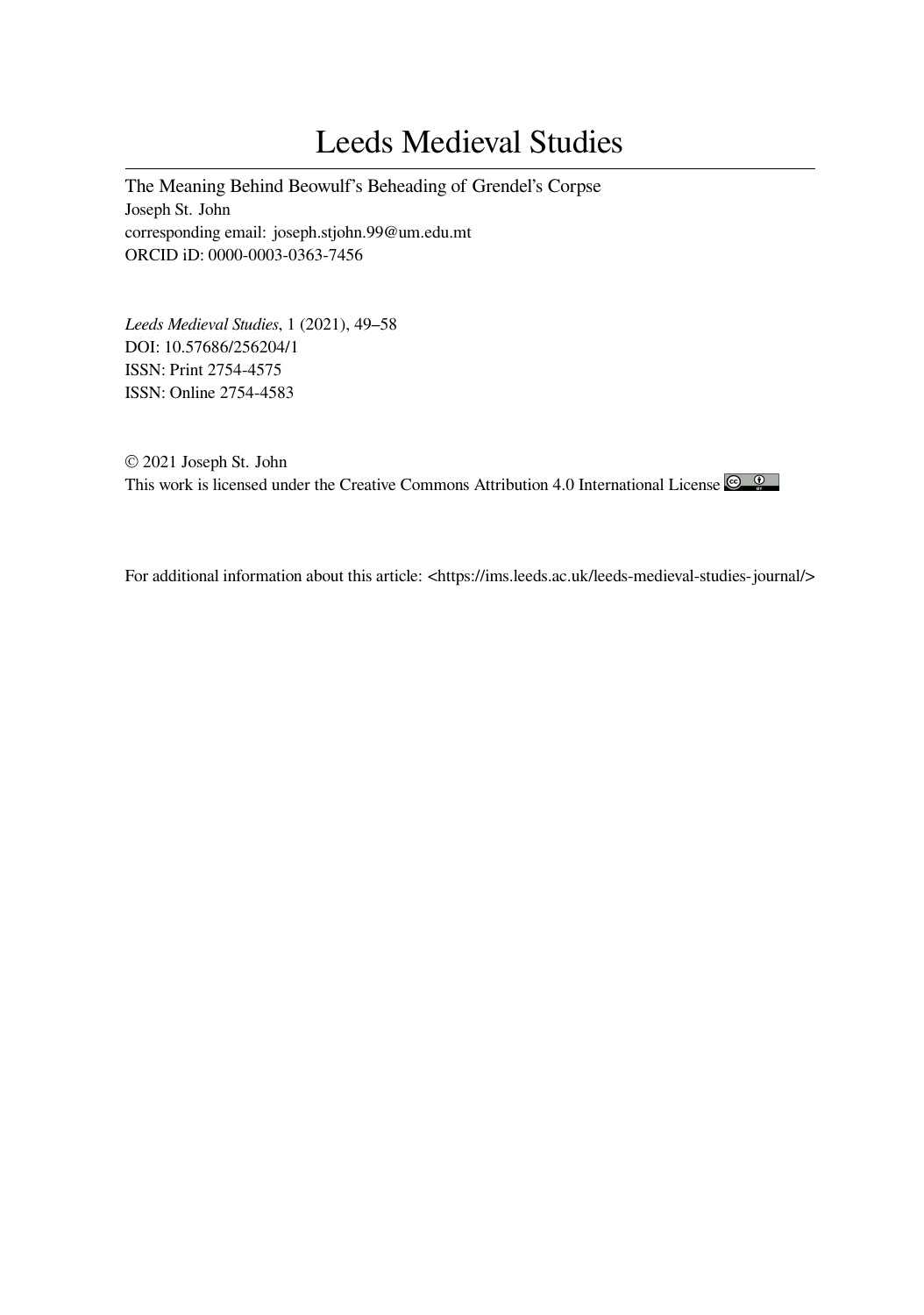## **The Meaning Behind Beowulf's Beheading of Grendel's Corpse**

Joseph St. John

#### **Abstract**

This article first gives an overview of the cultural background relevant to beheading, following which it discusses critical interpretations of this *Beowulf* episode. While the article considers the merits of these interpretations, it proposes to interpret Beowulf's act with reference to the narrative's expression of the Cain theme. It suggests that Beowulf's lack of apprehension in relation to Grendel's head as a sign of his victory against Grendel's mother points to his ignorance of its Cainite associations, which is a reason why the defeat of the monsters does not address the weaknesses of the societies Beowulf seeks to protect.

#### **Introduction and Scope**

Decapitation and severed heads are central to the narrative in *Beowulf*, as well as to its interpretation. However, Grendel's beheading is more problematic from a narrative viewpoint than has been appreciated. Even where, as I discuss below, its circumstances are in some ways consistent with *Beowulf*'s broader cultural context, this does not fully explain the use of the beheading motif in the poem.

While the protagonist's encounter with Grendel's monstrous mother, the episode in which the beheading occurs, has been discussed by many commentators, fewer have debated why Beowulf should behead the male monster's corpse to display the head at King Hrothgar's hall.<sup>1</sup> Although commentators have given plausible explanations for Beowulf's course of action, the issue merits further consideration, particularly with respect to the meaning behind the placement of this episode within the broader narrative context. I argue that Grendel's head is,

The matter has been discussed, however, albeit at different levels of detail, by R. W. Chambers, 'Beowulf's Fight with Grendel and its Scandinavian Parallels', *English Studies*, 11 (1929), 81–100; Paul Beekman Taylor, 'Beowulf's Second Grendel Fight', *Neuphilologische Mitteilungen*, 86 (1985), 62–69; John Edward Damon, '*Desecto Capite Perfido*: Bodily Fragmentation and Reciprocal Violence in Anglo-Saxon England', *Exemplaria*, 13 (2001), 399–432; Frederick M. Biggs, 'Honscioh and Æschere in *Beowulf*', *Neophilologus*, 87 (2003), 635– 52; Martin Puhvel, *Cause and Effect in Beowulf: Motivation and Driving Forces behind Words and Deeds* (Oxford: University Press of America, 2005), pp. 56 and 61; Renée Rebecca Trilling, 'Beyond Abjection: The Problem with Grendel's Mother Again', *Parergon*, 24 (2007), 1–20; Dana M. Oswald, 'Wigge under Wætere: Beowulf's Revision of the Fight with Grendel's Mother', *Exemplaria*, 21 (2009), 63–82; Dana M. Oswald, *Monsters, Gender and Sexuality in Medieval English Literature* (Woodbridge: Brewer, 2010); Thijs Porck and Sander

*Leeds Medieval Studies* 1 (2021), 49–58 DOI: 10.57686/256204/1 (ISSN: Print 2754-4575/ Online 2754-4583) © 2021 Joseph St. John (ORCID iD: 0000-0003-0363-7456)

This work is licensed under the Creative Commons Attribution 4.0 International License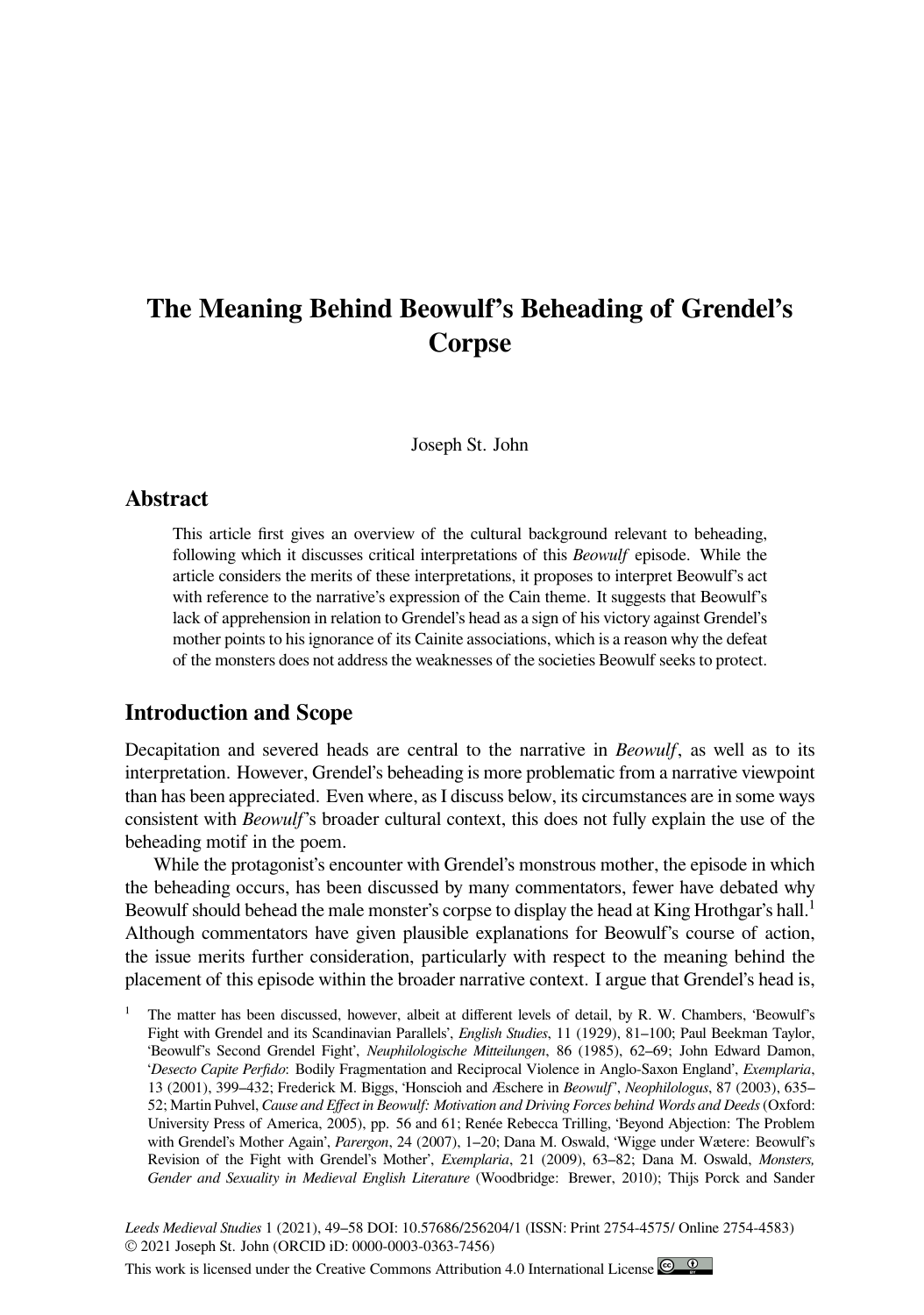#### *The Meaning Behind Beowulf's Beheading of Grendel's Corpse*

for the poem's Christian audience, closely associated with Cain and his archetypal fratricide. While Grendel's mother is also associated with Cain, in the course of this article I make an argument for her more specific association with unjustified revenge, which I postulate as a reason for Beowulf's elision of her body in favour of her son's head. In this context, Beowulf's lack of hesitation in making use of Grendel's head as a sign of victory at Heorot, points the poem's Christian audience's attention to his limitations as a pre-Christian character. This article argues that Beowulf has no qualms about the use of Grendel's head as a sign specifically because he is unable to glean its symbolic significance. This article also argues that Beowulf's elision of Grendel's mother's body, attested by the fact that he does not take back to Heorot a sign directly attesting to her death, suggests that he seeks to elide the unjustified revenge that she represents. In so doing, the protagonist does not realise that both monstrous bodies have scripturally-derived significance, which means that his attempt to elide unjustified revenge is futile. This is because in taking Grendel's head to Heorot, Beowulf unwittingly brings to the hall a symbol of fratricide and kin strife. This goes a long way towards explaining, on a conceptual level, why Beowulf, notwithstanding his defeat of the monsters, is unable to redeem the societies he seeks to protect by putting an end to their internecine violence.

#### **Cultural Background**

In view of the attention that this article devotes to beheading it is worth emphasising that beheading is by no means unique to *Beowulf*, for it also appears widely in the broader Old English and related literary traditions, and to this extent Grendel's beheading may not require special explanation. Indeed, *Jómsvikinga saga*, *Grettis saga Ásmundarsonar* and other Old Norse texts, coupled with Saxo Grammaticus's *Gesta Danorum*, contain various instances of decapitation.<sup>2</sup> The contexts for decapitation are diverse, ranging from the prospect of judicial execution in *Jómsvikinga saga*<sup>3</sup> to the beheading of a revenant in *Grettis saga Ásmundarsonar*, who is thereby laid to rest once and for all.<sup>4</sup> Irish archaeological evidence for the medieval period, moreover, points towards judicial practice and warfare as reasons for decapitation in real life.<sup>5</sup> In an Old English textual context beheading occurs in *Apollonius of Tyre*, where this punishment is meted out to the suitors of King Antiochus's daughter,<sup>6</sup> and in Cynewulf's *Juliana*, where the protagonist is beheaded at a location identified as a borderland. The identification of the location as a borderland is original to the Old English poem, as it is not to be found in the *Passio S. Iulianae*. This detail may therefore reflect practices related to

Stolk, 'Marking Boundaries in *Beowulf*: Æshere's Head, Grendel's Arm and the Dragon's Corpse', *Amsterdamer Beiträge Zur Älteren Germanistik*, 77 (2017), 521–40; Amanda Lehr, 'Sexing the Cannibal in *The Wonders of the East* and *Beowulf*', *Postmedieval: A Journal of Medieval Cultural Studies*, 9 (2018), 179–95; and Teresa Hooper, 'The Missing Women of the *Beowulf* Manuscript', in *New Readings on Women and Early Medieval English Literature and Culture: Cross-Disciplinary Studies in Honour of Helen Damico*, ed. by Helene Scheck and Christine Kozikowski (Leeds: Arc Humanities Press, 2019), pp. 161–78.

<sup>2</sup> See Leszek Gardela, 'The Headless Norsemen: Decapitation in Viking Age Scandinavia', in The Head Motif *in Past Societies in a Comparative Perspective*, ed. by Leszek Gardela and Kamil Kajkowski (Bytów: Muzeum Zachodniokaszubskie w Bytowie, 2012), pp. 88–155 (pp. 88 and 91–104).

 $\frac{4}{5}$  Gardela, p. 99.

<sup>&</sup>lt;sup>3</sup> Gardela, p. 88.

⁵ Niamh Carty, ' "The Halved Heads": Osteological Evidence for Decapitation in Medieval Ireland', *Papers from the Institute of Archaeology*, 25 (2015), 1–20 (p. 18).

⁶ Rolf H. Bremmer, 'Grendel's Arm and the Law', in *Studies in English Language and Literature: Doubt Wisely*, ed. by M. J. Toswell and E. M. Taylor (Abingdon: Routledge, 1996), pp. 121–32 (p. 126).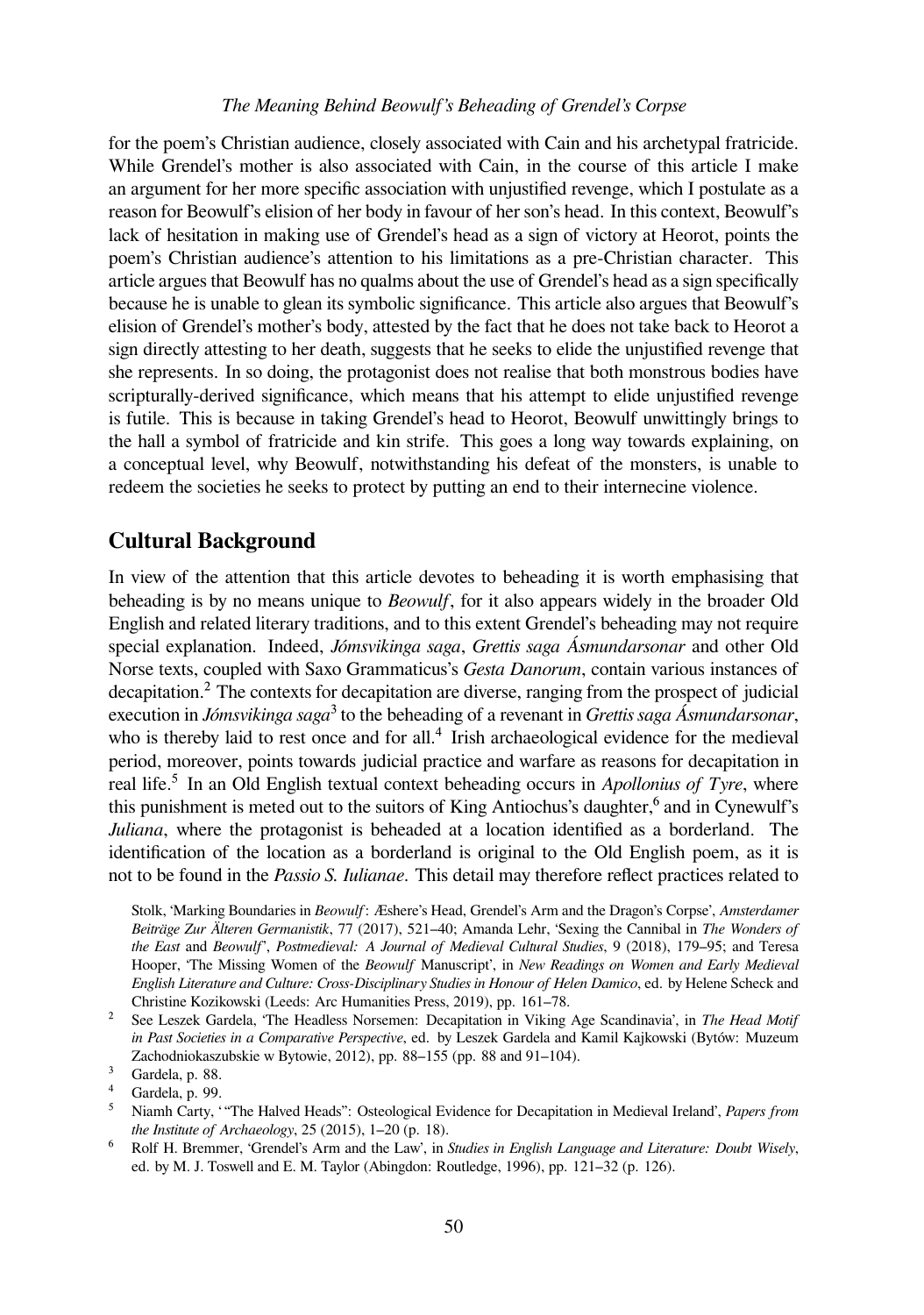early medieval English executions.<sup>7</sup> Severed heads also enjoy prominence in Cotton Vitellius A.xv, the *Beowulf* Manuscript, as attested by the protagonist's decapitation of Holofernes in *Judith*, the Donestre's weeping over the heads of its victims in *Wonders of the East*, as well as Æschere's and Grendel's heads in *Beowulf*.<sup>8</sup> Even where, on the other hand, written sources for judicial decapitation in England are hard to come by,<sup>9</sup> archaeological evidence attests to the execution and display of criminals' bodies, as well as to post-mortem decapitation as a sign of a person's deviancy.<sup>10</sup> Moreover, A. Reynolds's study of deviant burial customs in early medieval England suggests that this punishment was mainly meted out to men.<sup>11</sup>

The circumstances of Beowulf's beheading of Grendel's corpse, and his use of the head as a sign attesting to his victory against Grendel's mother, recall some of these cultural contexts or motifs. Grendel is decapitated post-mortem, in return for his many crimes against the Danes,  $^{12}$  which beheading may be said to reflect the prevalence of this practice in relation to men in archaeological sources. Moreover, the display of the male monster's head as a sign at Heorot (ll. 1647–54), or, to be more specific, 'tīres tō tācne' ('as a sign of glory', l. 1654a), recalls Judith's display of Holofernes's head in lines  $171-75$  of the biblical poem,  $^{13}$  which is ultimately derived from the Vulgate Book of Judith.<sup>14</sup> All the same, the specific place and meaning of Grendel's beheading in *Beowulf* deserves further analysis, particularly with reference to the poem's broader narrative context.

### **Critical Views of Beowulf's Beheading of Grendel's Corpse**

As recent commentary has emphasised, the beheading of Grendel's corpse is preceded, within *Beowulf*, by the beheading of King Hrothgar's retainer Æschere and the display of his head on a cliff, which may be said to mark Grendel's mother's jurisdiction over the *mere*<sup>15</sup> that is her abode.<sup>16</sup> The monstrous mother abducts the man from Heorot (ll. 1296–99a) earlier on in the narrative, as she seeks revenge for Grendel's death at Beowulf's hands. Her motivation is spelt out by King Hrothgar, who identifies Æschere's death as the single act whereby Grendel's mother secures her revenge (ll. 1333b–37a). We are then told of Æschere's beheading as

- See Helen Appleton, 'The Role of Æschere's Head', *The Review of English Studies*, 68.285 (2016), 428–47 (pp. 436–37), who makes reference, *inter alia*, to discussions of this matter by Francis Gummere, John Kemble and Dorothy Whitelock.
- ⁸ Appleton, pp. 428–29.
- See, however, Bremmer, pp. 125–26 for accounts of real-life beheadings in early medieval England.
- <sup>10</sup> Appleton, pp. 433 and 435.<br><sup>11</sup> See Carty, p. 3.
- See Carty, p. 3.
- <sup>12</sup> Lines 1575b–90 of *Klaeber's Beowulf*, ed. by R. D. Fulk, Robert E. Bjork and John D. Niles, 4th edn (London: University of Toronto Press, 2008), p. 54. Further references to this work will be given parenthetically in the main text. Translations from *Beowulf*, unless otherwise stated, are mine.
- <sup>13</sup> 'Judith', in *The Beowulf Manuscript*, ed. and trans. by R. D. Fulk (London: Harvard University Press, 2010), pp. 297–323 (p. 310).
- <sup>14</sup> See verse 13.19 of 'Judith', in *The Parallel English-Latin Vulgate Bible* (Toronto: Publishing Toronto, 2016), Kindle edition.
- <sup>15</sup> In this article I refer to Grendel's mother's abode using the Old English term *mere*, in recognition of the lack of consensus over the type of aquatic environment that this term describes. See Roberta Frank, '*Mere* and *Sund*: Two Sea-Changes in *Beowulf*', in *Modes of Interpretation in Old English Literature: Essays in Honour of Stanley B. Greenfield*, ed. by Phyllis Rugg Brown, Georgia Ronan Crampton, and Fred C. Robinson (London: University of Toronto Press, 1986), pp. 153–72 (pp. 154-58) for a discussion of this term and relevant critical views.
- <sup>16</sup> See Appleton, p. 429, for a discussion of Æschere's head in relation to early medieval English charters and judicial decapitation. See also Porck and Stolk, pp. 522–27, for a discussion of Grendel's mother's display of Æschere's head as a boundary marker.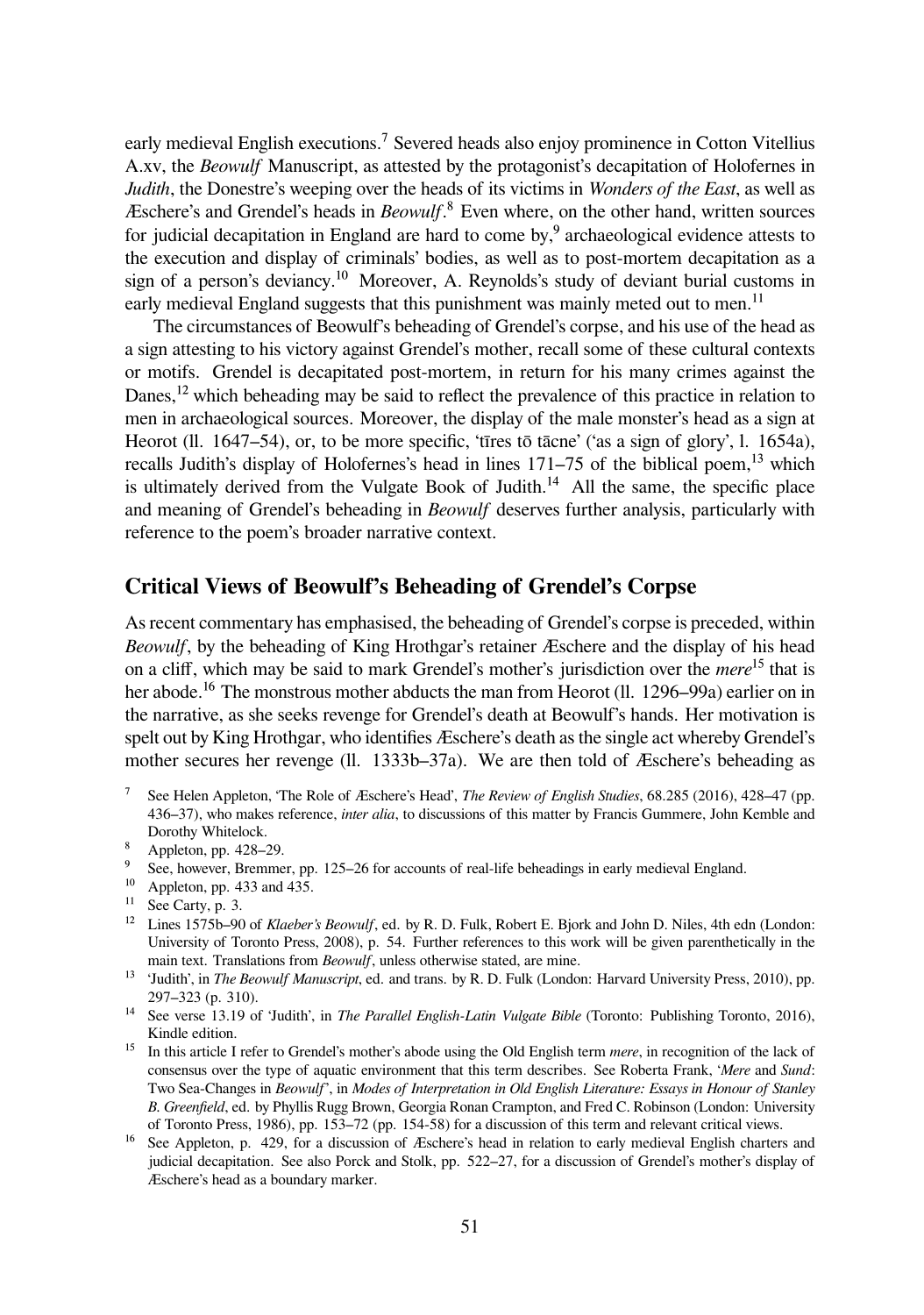Beowulf and his companions approach Grendel's mother's *mere* for the protagonist to confront the she-monster (ll. 1420b–21). Notwithstanding Grendel's mother's active pursuit of revenge, Frederick Klaeber argued that it is only natural that Beowulf beheads Grendel, whom he identified as the chief of the protagonist's enemies.<sup>17</sup> In contrast, more recent commentary has emphasised the agency and power of Grendel's mother. This makes Klaeber's conclusion seem rather less self-evident. Indeed, as Maria Flavia Godfrey has argued, Grendel's head is an odd symbol of victory given that in this instance the protagonist has only beheaded a  $corpse.<sup>18</sup>$ 

Over the years of *Beowulf* criticism commentators have proposed different explanations for Beowulf's choice. In an article published in 1929 R.W. Chambers argued that Grendel's head is required because it offers narrative closure.<sup>19</sup> This may be considered plausible, given that the monster's death occurs out of the view of the Danes and the poem's audience. Paul Beekman Taylor suggested that Beowulf takes Grendel's head back to Heorot because his intention when setting out to the *mere* is revenge against the male monster, rather than his mother.<sup>20</sup> John Edward Damon considered that 'the recovery of Grendel's head ended an exchange between the Grendel-kin and the Danes […] terminating through enacted ritual the monsters' claim of sovereignty'.<sup>21</sup> Martin Puhvel contemplated different possibilities, ranging from the provision of proof for Grendel's death<sup>22</sup> to an intention to spare Grendel's mother the indignity of the display of her body given that her motivation for attacking Heorot is revenge.<sup>23</sup> Renée Rebecca Trilling, on the other hand, sought an explanation for the beheading of Grendel's corpse in Grendel's mother's otherness, as she argued that the display of the monstrous mother's head would have served as a 'daily reminder of her disruptive power', given that she is 'the horrible Other of social cohesion'.<sup>24</sup> Dana M. Oswald considered that Beowulf beheads the male monster as he seeks to give the impression to the Danes that Grendel posed the greatest threat,<sup>25</sup> which may be borne out of a sense of shame at fighting a woman, or at the challenge that she posed to him.<sup>26</sup> Beowulf's shame at the confrontation with Grendel's mother is also attested by his elision of the details of the fight itself, when he narrates the course of events at the *mere* to King Hrothgar<sup>27</sup> and later to King Hygelac.<sup>28</sup> Thijs Porck and Sander Stolk also discussed the issue, albeit briefly, in 2017. They argued that Beowulf displays Grendel's head as a token of victory;<sup>29</sup> however, their article does not explore the motivations behind the beheading *per se*, as their focus is on Grendel's mother's beheading of Æschere and other aspects of the narrative. In 2018 Amanda Lehr, who

- <sup>18</sup> Mary Flavia Godfrey, '*Beowulf* and *Judith*: Thematizing Decapitation in Old English Poetry', *Texas Studies in Literature and Language*, 35 (1991), 1–43 (p. 3).
- <sup>19</sup> Chambers, p. 87.
- <sup>20</sup> See Beekman Taylor, pp. 66–67; and footnote 35 in Evelyn Reynolds, '*Beowulf*'s Poetics of Absorption Beowulf's Poetics of Absorption: Narrative Syntax and the Illusion of Stability in the Fight with Grendel's Mother', *Essays in Medieval Studies*, 31 (2015), 43–64 (p. 62).

- $22$  Puhvel, p. 56.
- $23$  Puhvel, p. 61.
- <sup>24</sup> Trilling, p. 18.

- <sup>26</sup> Oswald, *Monsters, Gender and Sexuality in Medieval English Literature*, p. 100.
- <sup>27</sup> Oswald, *Monsters, Gender and Sexuality in Medieval English Literature*, p. 106.
- <sup>28</sup> Oswald, *Monsters, Gender and Sexuality in Medieval English Literature*, p. 109.
- <sup>29</sup> Porck and Stolk, p. 529.

 $17$  See Biggs, p. 640.

 $21$  Damon, pp. 430–31.

<sup>&</sup>lt;sup>25</sup> Oswald, 'Wigge under Wætere: Beowulf's Revision of the Fight with Grendel's Mother', p. 74.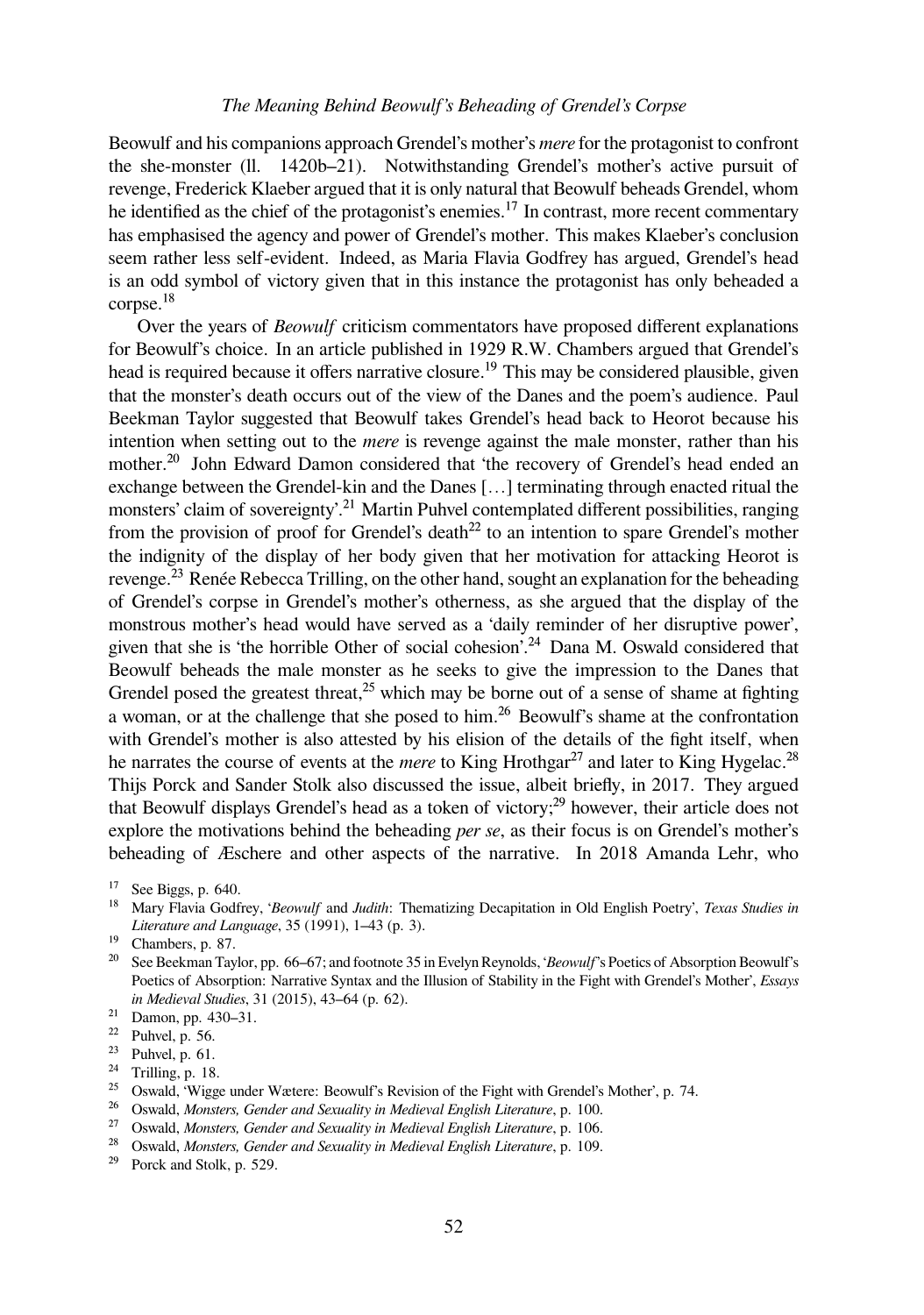interpreted the text to the effect that Beowulf beheads both monsters, suggested that the narrative conflates the two monstrous bodies.<sup>30</sup> Teresa Hooper, in 2019, interpreted Beowulf's action in terms of the requirement of the blood feud to exchange male bodies.<sup>31</sup> While most of the points raised by these scholars are potentially valid, particularly as the narrative allows for exploration of Beowulf's motivations and actions at different levels, I hereby argue for an additional interpretative layer with reference to the Cain theme and Grendel's mother's revenge. However, before I move on to discuss this additional interpretative layer, I note that the explanations provided by Trilling and Oswald for Beowulf's actions, which draw, *inter alia*, on Grendel's mother's otherness and the elision of her body, find particular support in the sequence of events in the narrative. As I already indicated above in my brief description of Oswald's views, the protagonist not only elides the monstrous mother's body, but also her story. On the other hand, he goes on to give King Hygelac a full account, complete with additional narrative details, of his fight against Grendel.<sup>32</sup> Beowulf's recounting of the monster fights therefore reflects his choice of Grendel's head as a sign of his victory at the *mere*, which entails concealment, or elision, of Grendel's mother's body.

Those critical explanations that rely exclusively on Grendel's mother's gender identity or on narrative closure, or that question Beowulf's intention to seek revenge against her, are not altogether satisfactory even where they may partially account for what goes on in the narrative. It cannot quite be argued that Beowulf elides Grendel's mother's body only because she is a woman, as the poem portrays her gender identity ambiguously notwithstanding her maternal role. As highlighted by Trilling, after all, Grendel's mother is masculinised in lines 1260 and 1392b–94b, and she is described as a '*s* inniġne secg' ('sinful man') by King Hrothgar in line 1379a.<sup>33</sup> Hence, while it cannot be ruled out that Beowulf may have been represented carrying off Grendel's head on account of a requirement to exchange male bodies, this explanation is only partially satisfactory. The same may be said of narrative closure as an explanation for Beowulf's actions. Beowulf is already known to have defeated Grendel at King Hrothgar's hall, as attested by the display of the monster's severed arm in lines 983b–90. Hence, even where Grendel escapes Beowulf's clutches to head back to the *mere* from Heorot, he does so only after he is mortally wounded, as also affirmed by the narratorial statement that hell receives his heathen soul (ll. 850–52). This sequence of events also casts doubt on the notion that the bodies of the two monsters are conflated by the respective beheadings. Moreover, Grendel's mother's beheading takes place during her confrontation with Beowulf, $34$  as opposed to the post-mortem beheading of her son, and it is clear that her head is not used as a sign of victory by Beowulf. Also, the context provided by Beowulf's words in lines 1390–94 suggests that he seeks revenge against Grendel's mother, whom he identifies by the masculine pronoun:

Ārīs, rīċes weard, uton ḥraþe fēran, Grendles māgan gang scēawiġan. iċ hit þē ġehāte, nō hē on helm losaþ,

<sup>&</sup>lt;sup>30</sup> Lehr, p. 191.

 $31$  Hooper, p. 177.

³² See Seth Lerer, 'Grendel's Glove', *ELH*, 61 (1994), 721–51, and Andrew M. Pfrenger, 'Grendel's *Glof*: *Beowulf* Line 2085 Reconsidered', *Philological Quarterly*, 87 (2008), 209–35 for discussions of such details.

<sup>33</sup> Trilling, pp. 14-15.

<sup>&</sup>lt;sup>34</sup> See Biggs, p. 639, who interprets ll. 1563–68a to the effect that Beowulf beheads Grendel's mother with his sword in the course of their confrontation. Lines 1566–68a read: 'þӕt hire wið halse heard grāpode, | bānhringas brӕc; bil eal ðurhwōd | fægne flæschoman' ('that struck her neck hard, broke her bone rings; the blade went all the way through her fated flesh'). Godfrey, p. 3, and Lehr, p. 191, also argue that Beowulf beheads Grendel's mother.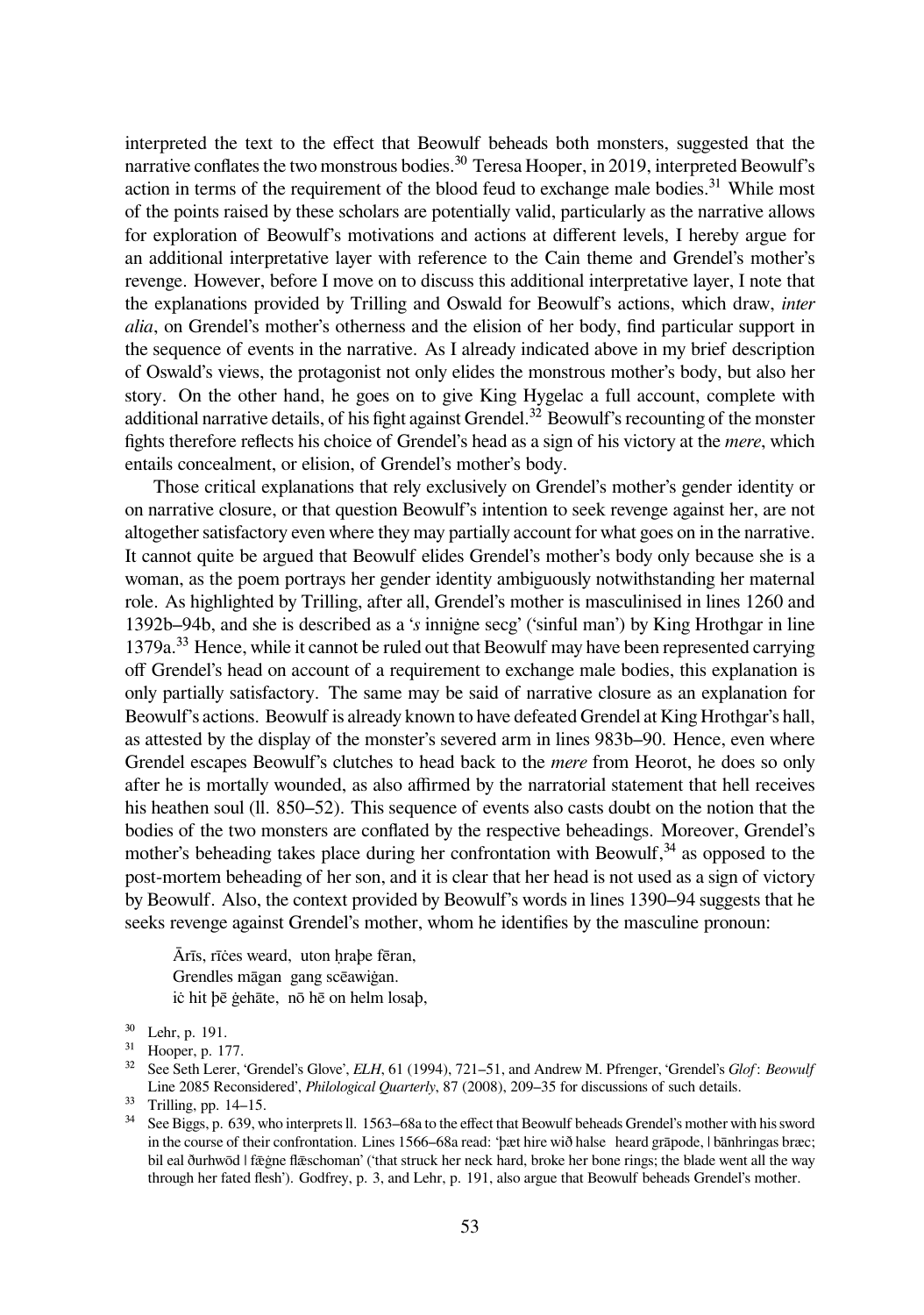nē on foldan fӕþm nē on fyrġenholt nē on ġyfenes grund, gā þӕr hē wille.

Arise, guardian of the kingdom, let us quickly venture to find Grendel's kin's path. I hereby pledge to you that he will find no protection, neither in the bosom of the earth, nor in a mountain wood, nor in the bottom of the sea; go wherever he will.

In the light of these considerations, Beowulf's beheading of Grendel's corpse mainly attests to the elision of Grendel's mother's body by the protagonist. This course of action may be explained in the light of this monster's otherness, as suggested by Trilling, or with reference to Beowulf's shame at the confrontation with Grendel's mother, as indicated by Oswald. I hereby postulate an alternative explanation, one that complements, rather than supplants, these critical views.

## **An Alternative Explanation for Beowulf's Beheading of Grendel's Corpse I: General Considerations**

The sequence of events I discussed above suggests that reader or listener knows that Grendel is fated to die, even in the absence of a sign besides the severed arm. Moreover, it is questionable that the Danes require conclusive proof of Grendel's death, for this monster's fate is never questioned. Rather, King Hrothgar concludes, on the evidence of the monster's severed arm (ll. 925–31a), that Grendel has been decisively defeated: 'þurh drihtnes miht dǣd gefremede' ('he [Beowulf] did the deed through God's might', l. 940). Therefore, the demands of the logic of the narrative do not appear to offer fully satisfactory, but rather only partial, explanations for Beowulf's beheading of Grendel's corpse and the display of his head at Heorot. I would argue that this is the case even where the male monster is the Danes' main antagonist, for he persecuted them for twelve years (ll. 146b–49a). While it may be argued that this is reason enough to produce conclusive evidence of the male monster's death even where it is not, strictly speaking, required, it would have to be borne in mind that Beowulf fails to produce any direct physical evidence of Grendel's mother's demise. This is odd in a context where there are no witnesses to Beowulf's victory over the monstrous mother, for no one accompanies him into the *mere* (ll. 1492–95a). The only externally verifiable evidence that something has taken place at the *mere* is the blood in the water, which is initially mistaken for Beowulf's (ll. 1591a–608a). While it could be argued that the characters would have reinterpreted this as evidence of Grendel's mother's death, given that Beowulf survives, it is to be recalled that the protagonist also beheads Grendel's body, which would likewise account for the bloodied water. It is also not clear whether the blood that melts away the blade of the sword (ll. 1605b–11) with which Beowulf kills the female monster (ll. 1563–69) and beheads the male monster's corpse (ll.  $1584b-90$ )<sup>35</sup> is Grendel's or Grendel's mother's. Even in the absence of verifiable physical evidence of Grendel's mother's death, however, Beowulf takes

<sup>&</sup>lt;sup>35</sup> The sword hilt is discussed by several commentators, at several levels of detail, including, *inter alia*, Stephen C. Bandy, 'Cain, Grendel, and the Giants of *Beowulf*', *Papers on Language and Literature*, 9 (1973), 235–49; Seth Lerer, 'Hrothgar's Hilt and the Reader in *Beowulf*', in *The Postmodern Beowulf: A Critical Casebook*, ed. by Eileen A. Joy and Mary K. Ramsey (Morgantown: West Virginia University Press, 2006), pp. 587–628 (first publ. in *Literacy and Power in Anglo-Saxon England* (Lincoln: University of Nebraska Press, 1991), pp. 158–94); Jeffrey Jerome Cohen, *Of Giants, Sex, Monsters and the Middle Ages* (London: University of Minnesota Press, 1999), p. 20; Richard North, *The Origins of Beowulf: from Vergil to Wiglaf* (Oxford: Oxford University Press, 2006),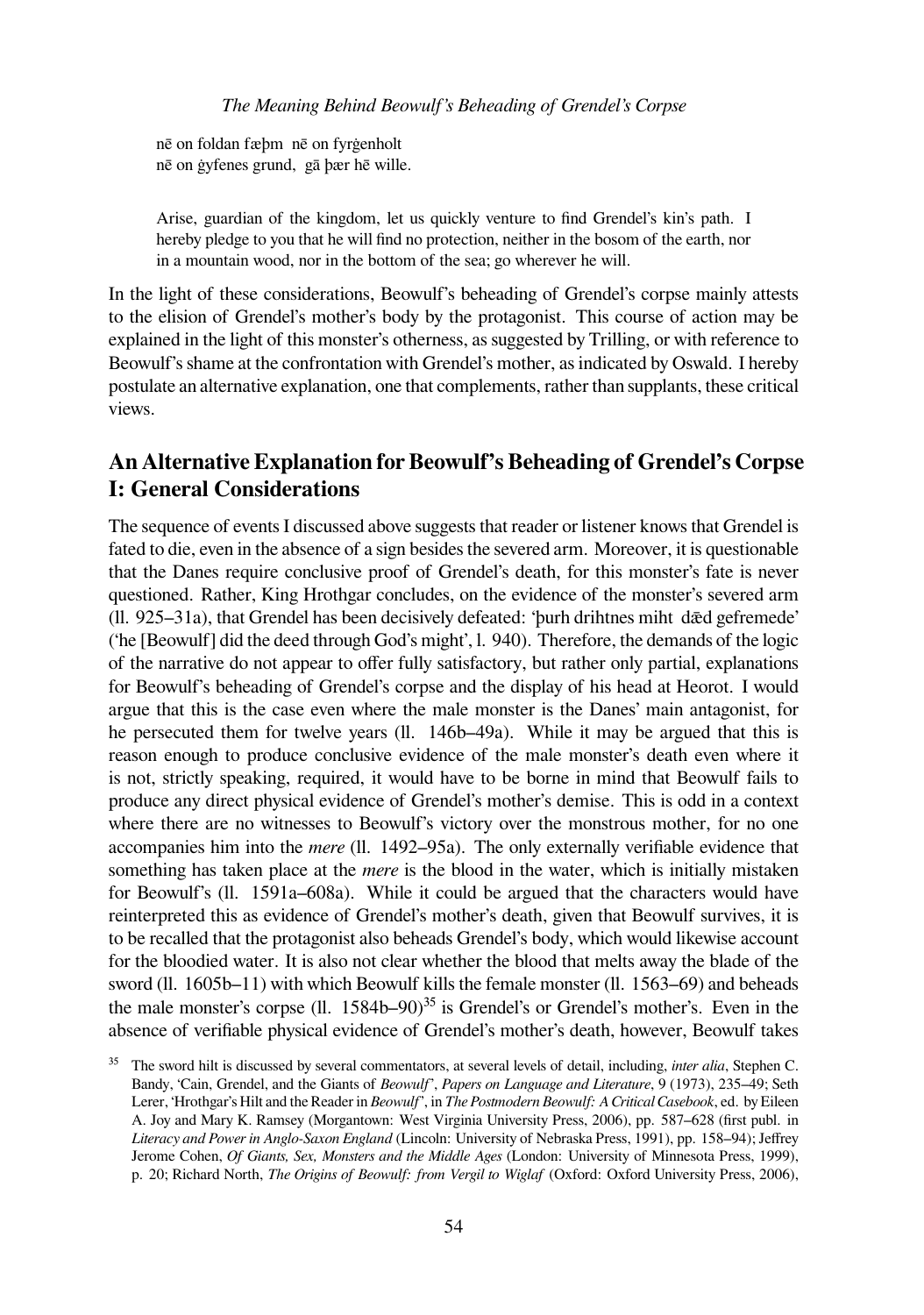back with him to Heorot the male monster's head and the hilt of the said sword (ll. 1612–15a). Beowulf therefore fails to produce a clear and unequivocal sign of Grendel's mother's death even where, in terms of the logic of the narrative, this would be desirable. As I indicated earlier, this elision of Grendel's mother's body is particularly interesting as it is flanked by the protagonist's elision of her story. I hereby propose to interpret this course of events in the light of the poem's references to scripture and Grendel's mother's association with unjustified revenge.

I argued, earlier in this article, that Grendel is associated with Cain and his fratricide. $36$ This emerges clearly in lines 102–08:

wӕs se grimma gǣst Grendel hāten, mǣre mearcstapa, sē þe mōras hēold, fen ond fӕsten; fifęlcynnes eard wonsǣlī wer weardode hwīle, siþðan him scyppend forscrifen hæfde in Cāines cynne — þone cwealm ġewreac eċe drihten, þæs þe hē Ābel slōg.

The cruel ghost/guest was called Grendel, notorious boundary walker; he held moors, fens and stronghold, the dwelling of the foolish kin; miserable man, who for a while dwelt there, since the Maker judged him Cain's kinsman — he exiled that killer, the eternal Lord, for he killed Abel.

This biblical figure is also associated with Grendel's mother in lines 1258b–63a:

[...] Grendles mōdor, ides āglǣċwīf yrmþe ġemunde, sē þe wӕtereġesan wunian scolde, cealde strēmas, siþðan Cāin<sup>37</sup> wearð tō ecgbanan āngan brēþer, fӕderenmǣġe.

p. 68; James Paz, 'Æschere's Head, Grendel's Mother and the Sword that isn't a Sword: Unreadable Things in *Beowulf*', *Exemplaria*, 25 (2013), 231–51; Sara Frances Burdorff, 'Re-reading Grendel's Mother: *Beowulf* and the Anglo-Saxon Metrical Charms', *Comitatus: A Journal of Medieval and Renaissance Studies*, 45 (2014), 91– 103; Dennis Cronan, 'Hroðgar and the Gylden Hilt in *Beowulf*', *Traditio*, 72 (2017), 109–32; and, Matthew Scribner, 'Signs, Interpretation, and Exclusion in *Beowulf*', in *Darkness, Depression, and Descent in Anglo-Saxon England*, ed. by Ruth Wehlau (Kalamazoo: Western Michigan University, 2019), pp. 117–32.

- <sup>36</sup> *Beowulf*'s rendition of the Cain myth, and the connection between this myth and the Grendelkin and other monsters, has been explored, *inter alia*, by: Niilo Peltola, 'Grendel's Descent from Cain Reconsidered', *Neuphilologische Mitteilungen*, 73 (1972), 284–91; Ruth Mellinkoff, 'Cain's Monstrous Progeny in *Beowulf*: Part I, Noachic Tradition', *Anglo-Saxon England*, 8 (1979), 143–62; Thalia Phillies Feldman, 'Grendel and Cain's Descendants', *Literary Onomastics Studies*, 8 (1981), 71–87; Ruth Mellinkoff, 'Cain's Monstrous Progeny in *Beowulf*: Part II, Post-Diluvian Survival', *Anglo-Saxon England*, 9 (1981), 183–97; Chris Bishop, '*Þyrs, ent, eoten, gigans*: Anglo-Saxon Ontologies of *Giant*', *Neuphilologische Mitteilungen*, 107 (2006), 259–70; James Phillips, 'In the Company of Predators: Beowulf and the Monstrous Descendants of Cain', *Angelaki Journal of Theoretical Humanities*, 13 (2008), 41–52; and Leonard Neidorf, 'Cain, Cam, Jutes, Giants, and the Textual Criticism of *Beowulf*', *Studies in Philology*, 112 (2015), 599–632.
- <sup>37</sup> The manuscript original reads *camp* (struggle), however the narrative context suggests that an emendation to *Cain* is required. This is not only in view of the reference to fratricide but also given that the metre requires a disyllabic term like *Cain* rather than the monosyllabic *camp.* See Leonard Neidorf, 'Cain, Cam, Jutes, Giants, and the Textual Criticism of *Beowulf*', p. 606.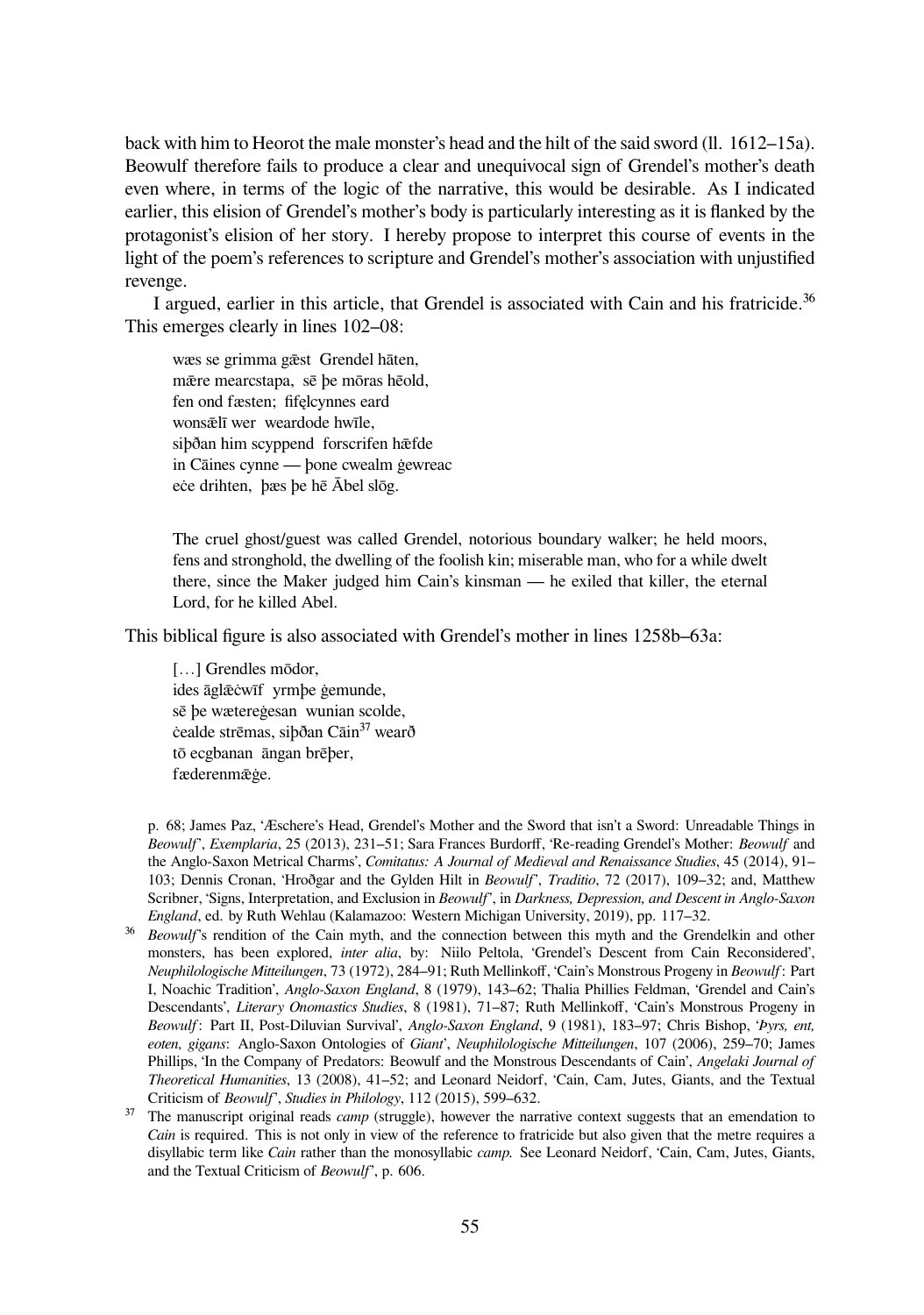#### *The Meaning Behind Beowulf's Beheading of Grendel's Corpse*

Grendel's mother, lady, warrior-woman,<sup>38</sup> recalled the misery; she had to dwell in the water-horror, cold streams, since Cain became his brother's, his own father's kinsman's, blade-bane.

These two passages attest to the archetypal nature of Cain's fratricide, which notion may be traced back to Augustine, who argued that this act is reflected in historical (or pseudohistorical) narratives, such as Romulus's killing of his brother Remus.<sup>39</sup> In an early medieval English context a similar interpretation of Cain's fratricide is evident in *Maxims I*, where this act is represented as the source of all social conflict and disorder.<sup>40</sup> The representation of an extra-biblical tree of evil that springs as a result of Cain's fratricide in *Genesis A*, which tree harms humankind to the present day, $^{41}$  further affirms the archetypal interpretation of Cain's fratricide in an early medieval English context. On broadly similar lines, *Beowulf* posits the biblical fratricide as explanation and precedent for the Grendelkin's existence and malice. This suggests that *Beowulf*'s Christian audience is likely to have perceived the two monsters as Cainite creatures, and the sign that is Grendel's head as one evoking Cain and his fratricide. Therefore, Beowulf brings back to Heorot not only a sign of his victory, the validity of which is questionable in view of its redundancy, but also one that recalls Cainite conflict.

While *Beowulf*'s Cain passages set the two monsters within a scriptural framework, the course of events leading to Æschere's abduction and beheading suggests that Grendel's mother also has a close association with the theme of revenge. Beowulf's confrontation of her, after all, is instigated by her attack on King Hrothgar's hall, while the monstrous mother's attack on Heorot, in turn, is the result of Grendel's death at the hands of the protagonist. This narrative sequence, then, is one of the most prominent explorations in *Beowulf* of how violence and revenge are ubiquitous in the societies portrayed in the poem, its representativeness shown by the violent revenge that characterises the digressions. $^{42}$  Grendel's mother therefore functions as an externalisation of internecine violence, in particular as the outcome of revenge that besets the societies portrayed in the poem.<sup>43</sup> While Grendel may also be seen as an external manifestation of social ills, it is interesting that the protagonist does not perceive the need to conceal, or elide, his body or his story. Unlike his monstrous mother Grendel is not motivated by revenge for a killing and, in the absence of the scriptural references accessible to reader or listener alone, he may be seen by the other characters as representative of unprovoked and gratuitous bestial violence alone. Therefore, Beowulf's lack of apprehension at Grendel's head as a sign stems from his failure to understand that it connotes Cainite conflict, which understanding may only be gleaned from the monster's aforementioned scriptural

<sup>&</sup>lt;sup>38</sup> The translation of the epithet 'ides āglǣcwīf' is by Christine Alfano, 'The Issue of Feminine Monstrosity: A Reevaluation of Grendel's Mother', *Comitatus: A Journal of Medieval and Renaissance Studies*, 23 (1992), 1–16 (p. 12).

³⁹ See Charles D. Wright, 'The Blood of Abel and the Branches of Sin: *Genesis A*, Maxims I and Aldhelm's *Carmen de virginitate*', *Anglo-Saxon England*, 25 (1996), 7–19 (p. 10).

⁴⁰ See Wright, p. 12, for a discussion of the archetypal nature of Cain's fratricide in *Maxims I*.

<sup>&</sup>lt;sup>41</sup> See lines 982b–1001 of *Genesis A: A New Edition*, rev. edn by A. N. Doane (Tempe: Arizona Center for Medieval and Renaissance Studies, 2013), p. 165.

<sup>&</sup>lt;sup>42</sup> See Katherine O'Brien O'Keefe, 'Values and Ethics in Heroic Literature', in *The Cambridge Companion to Old English Literature*, ed. by Malcolm Godden and Michael Lapidge (Cambridge: Cambridge University Press, 2013), pp. 101–19 (p. 106) for a discussion of revenge in the digressions. See also M. Wendy Hannequin, 'We've Created a Monster: The Strange Case of Grendel's Mother', *English Studies*, 89 (2008), 503–23 (pp. 505–06), who argues that Grendel's mother's revenge is atypical of the poem's other female characters.

⁴³ See Paul Acker, 'Horror and the Maternal in *Beowulf*', *PMLA*, 121 (2006), 702–16 (p. 703).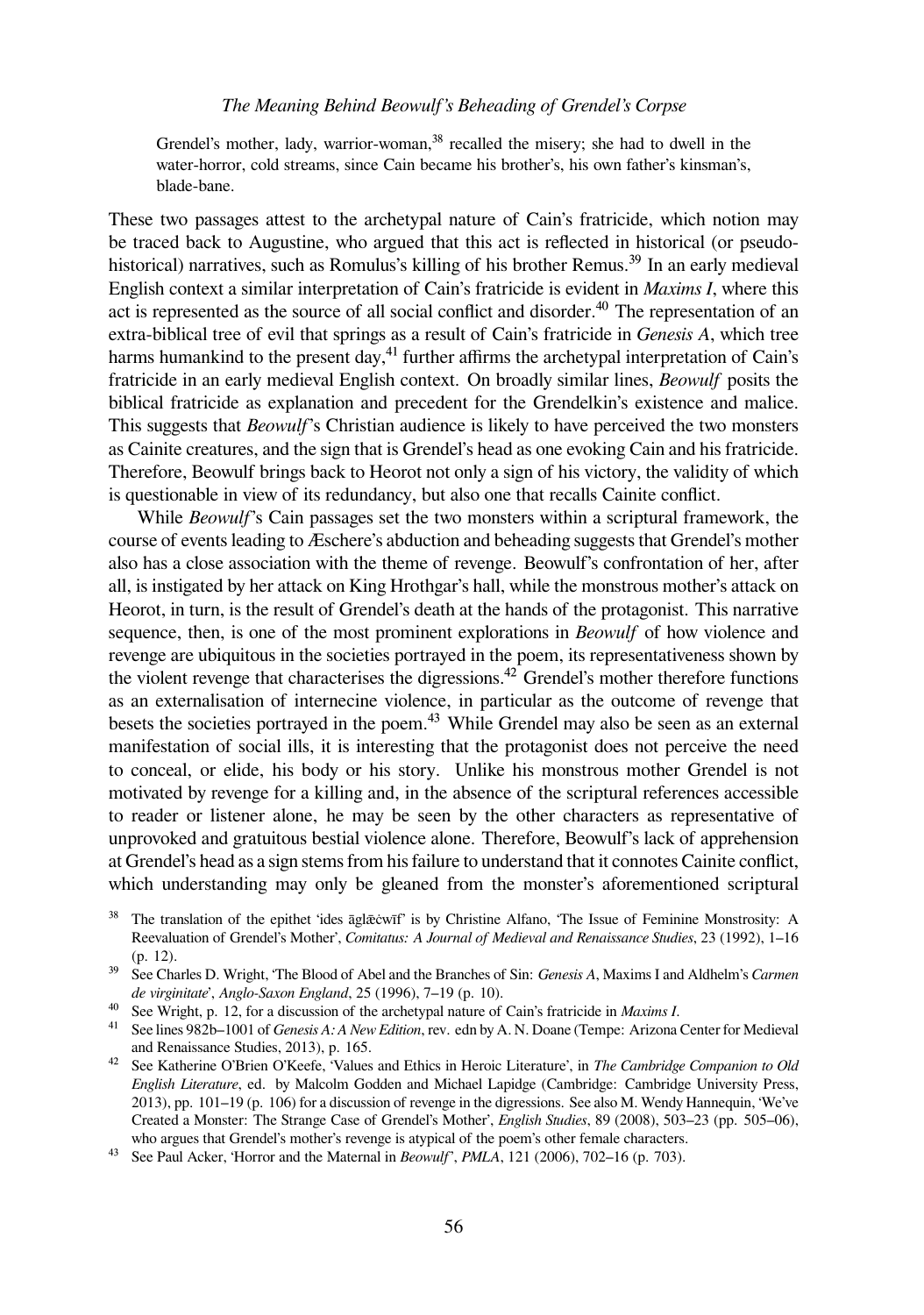associations.<sup>44</sup> This means that Beowulf's decision to take to Heorot Grendel's head is based on his limited pre-Christian perspective, which prevents him from seeing that the negativity that inheres to Grendel's head as a sign is no less than that which attaches to Grendel's mother's body, which he elides.

While Beowulf is unaware of the Cainite significance of Grendel's head, which means that he may well associate this monster with unprovoked bestial violence, he evidently knows of the monstrous mother's thirst for revenge. Indeed, King Hrothgar explicitly associates Grendel's mother with revenge in lines 1333b–37a, which form part of a speech addressed to Beowulf himself:

[...] Hēo þa fæhðe wræc þē þū ġystran niht Grendel cwealdest þurh hǣstne hād heardum clammum, forþan hē to lange lēode mīne wanode and wyrde.

She wrought vengeance last night since you killed Grendel violently in your hard clutches, as for a long time he diminished and destroyed my people.

Beowulf is also demonstrably aware of the intricacies and social realities of revenge, including its destructiveness. This transpires on his return home from Denmark, when he laments King Hrothgar's decision to marry off his daughter Freawaru in an attempt to make peace with the Heathobards. Indeed, the protagonist predicts the failure of the marriage on account of Danish provocation and Heathobard thirst for revenge (ll. 2024b–69a). It is therefore reasonable to suppose that Beowulf is in a position to see Grendel's mother as an unflattering mirror of the social order (or disorder) portrayed, *inter alia*, in the poem's digressions, particularly where the son she seeks to avenge is a murderer who has not paid compensation for his crimes (ll. 154b– 63) and where, therefore, her act of revenge is unjustified.<sup>45</sup> In the light of these considerations Grendel's mother's head would have constituted, from the protagonist's viewpoint, an awkward or uncanny sign of victory. This brings me back to the explanations offered by Trilling and Oswald for Beowulf's beheading of the male monster and the attempted elision of his mother.

## **An Alternative Explanation for Beowulf's Beheading of Grendel's Corpse II: Conclusions**

While Trilling and Oswald provided plausible explanations for Beowulf's attempted elision of Grendel's mother, they did not discuss this aspect of the narrative with reference to the dramatic irony at the protagonist's expense that is built on the aforementioned biblical references. This is what this article does. In this respect, this article adds a new interpretative layer to existing critical work. Dramatic irony in the narrative stems from Beowulf's exchange of Grendel's mother's body as a negative sign associated, *inter alia*, with revenge, with another sign that is ultimately as negative, but that is not understood by the protagonist. The fact

<sup>&</sup>lt;sup>44</sup> The characters' ignorance of the true identity of the monsters was highlighted, *inter alia*, by Fred C. Robinson, *Beowulf and the Appositive Style* (Knoxville: The University of Tennessee Press, 1985), p. 10.

<sup>&</sup>lt;sup>45</sup> One of the functions of early medieval law codes was to distinguish between licit and illicit acts of revenge. See John D. Niles, 'The Myth of the Feud in Anglo-Saxon England', *The Journal of English and Germanic Philology*, 114 (2015), 163–200 (p. 165).